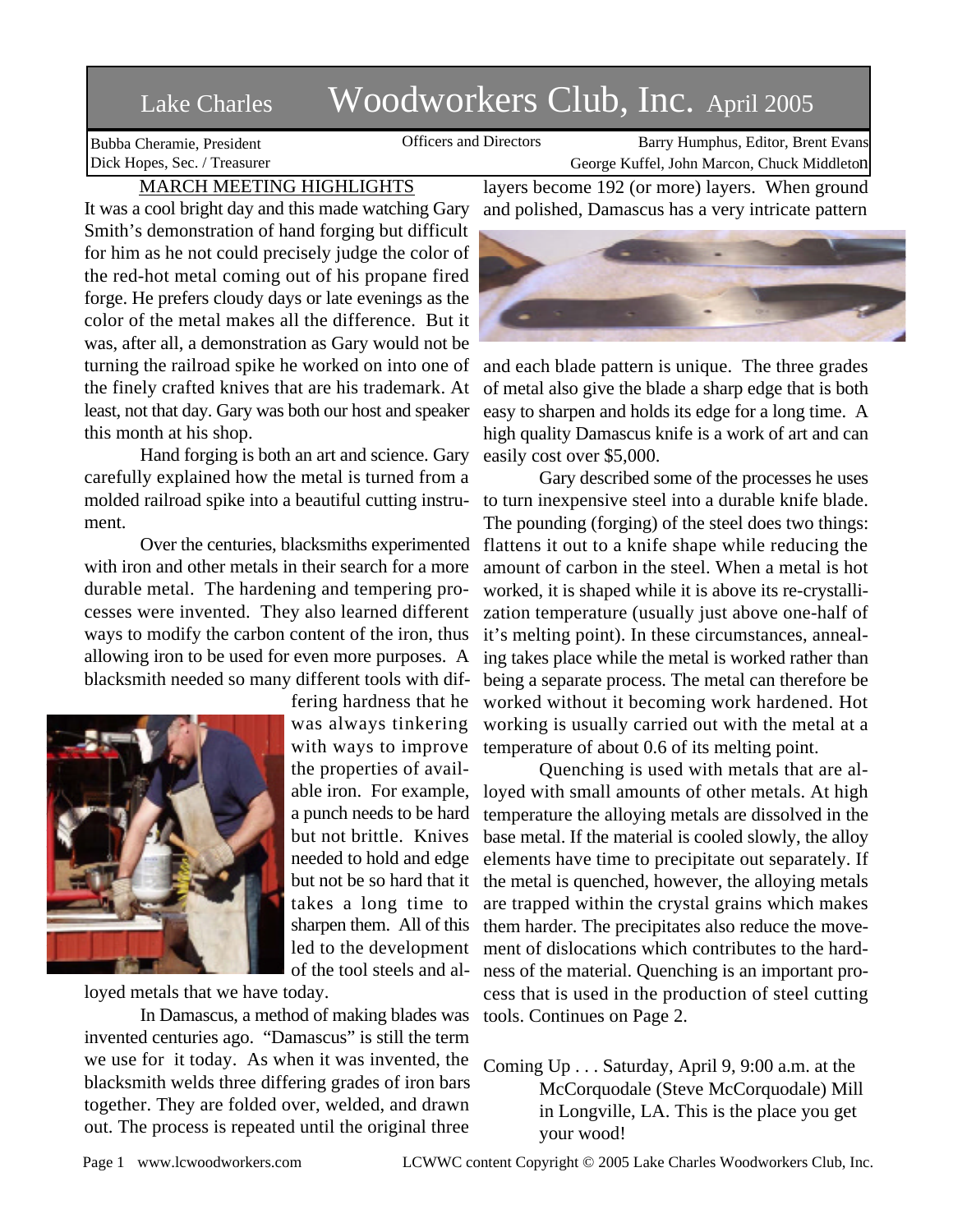## HIGHLIGHTS Continues...



At a temperature of around 750 °C, iron has a body centered cubic structure. This type of iron is called ferrite. The carbon atoms can easily be held within this less tightly packed structure in what is called a solid solution.

If the steel is cooled rochemical. slowly, Gary explained, the iron ions rearrange into a face centered cubic structure called austenite.

The iron ions are more tightly packed in this arrangement and can't hold as many carbon atoms within the structure. The remaining carbon forms a compound with iron called iron carbide or cementite. Some regions of the material are therefore made up known as pearlite.

If the same steel is quenched rather than being cooled slowly, the carbon atoms do not have time to form cementite. They are trapped within a 'frozen' austenite structure in an arrangement called martensite. Movement of dislocations is very difficult in this structure so the metal becomes very hard and brittle. By carefully reheating the metal, the very brittle steel can be made a little more ductile and therefore more suitable for cutting tools.

Gary said that there are many variation of these techniques. Gary also described several types of steel he uses including spring steel and high speed steel. Gary is also a carver working in wood and bone (as well as engraving the knives he makes).

Show and Tell brought several items from members including many more of Jimmy Evert's canes, a large tower clock scrollwork by Mr. Eltee Thibodeaux, a large plaque in the shape of Louisiana by Ed Blessing, an oak bowl plus tree ornaments by Gary Rock and a spalted cherry bowl by Dick Trouth. Part of Gary Smith's shop is devoted to displays of his work in bone carvings, wood carvings and more. See all of these wonderful items on our web site at www.lcwoodworkers.com.

## A FEW SPIRITS

We all use various sovents (spirits) in our shops and around the home for various projects. Below we have listed some of the more common ones and their intended use. A solvent is a solution that breaks down the essential properties of paints and varnishes, lacquer, shellac, oils, grease and adhesive residues. There are many different kinds of solvents, each performing a specific reaction with a specific product. All solvents, except for water, have a toxic effect on organic tissue, biochemical, physiochemical and neu-

Denatured alcohol is simply ethanol that contains a chemical rendering it poisionous to drink. It can be used as a general cleaning agent and as a thinning (reducing) solvent for all aniline dyes and shellac products. It cannot be used for reducing other coatings but can be readily used for alcohol stoves as it has a low vapor and low odor. It has a fairly high flammability and the flame is colorless.

of layers of ferrite and cementite. These regions are fuel for kerosene stoves and heaters. Though typi-Kerosene (1-K grade) is generally used as a cally used as a fuel, kerosene has very strong solvent properties. For 'oil glazing' in decorative finishing, kerosene is sometimes employed to make the glaze 'hot', increasing the workable time with the glaze, as well as 'fusing' with a glaze previously applied. No more than a capful per gallon is used and adding kerosene to any paint product is not recommended. It has a low fammability and is sometimes used as a very light lubricant.

> Boiled Linseed oil is a treated linseed oil designed to dry (raw linseed oil will not dry). It has good water repellent and additive properties e.g., equal parts of boiled linseed oil, paint thinner (or gum terpentine) and long-oil polyeurethane (plus a few drops of Japan dryer), make an excellent finish for most wood projects.

> Paint thinner (AKA mineral spirits) is the most common solvent for general reducing. It can be added to oil-based paints, used as a cleaning product (with care and plenty of ventilation) and used to reduce polyurethane. It is basically an oil based solvent ideally used for thinning oil based exterior and interior varnishes, such as oil varnish, and paint products, as well as an efficient solvent for artist's oil paints. Continues on Page 3 . . .